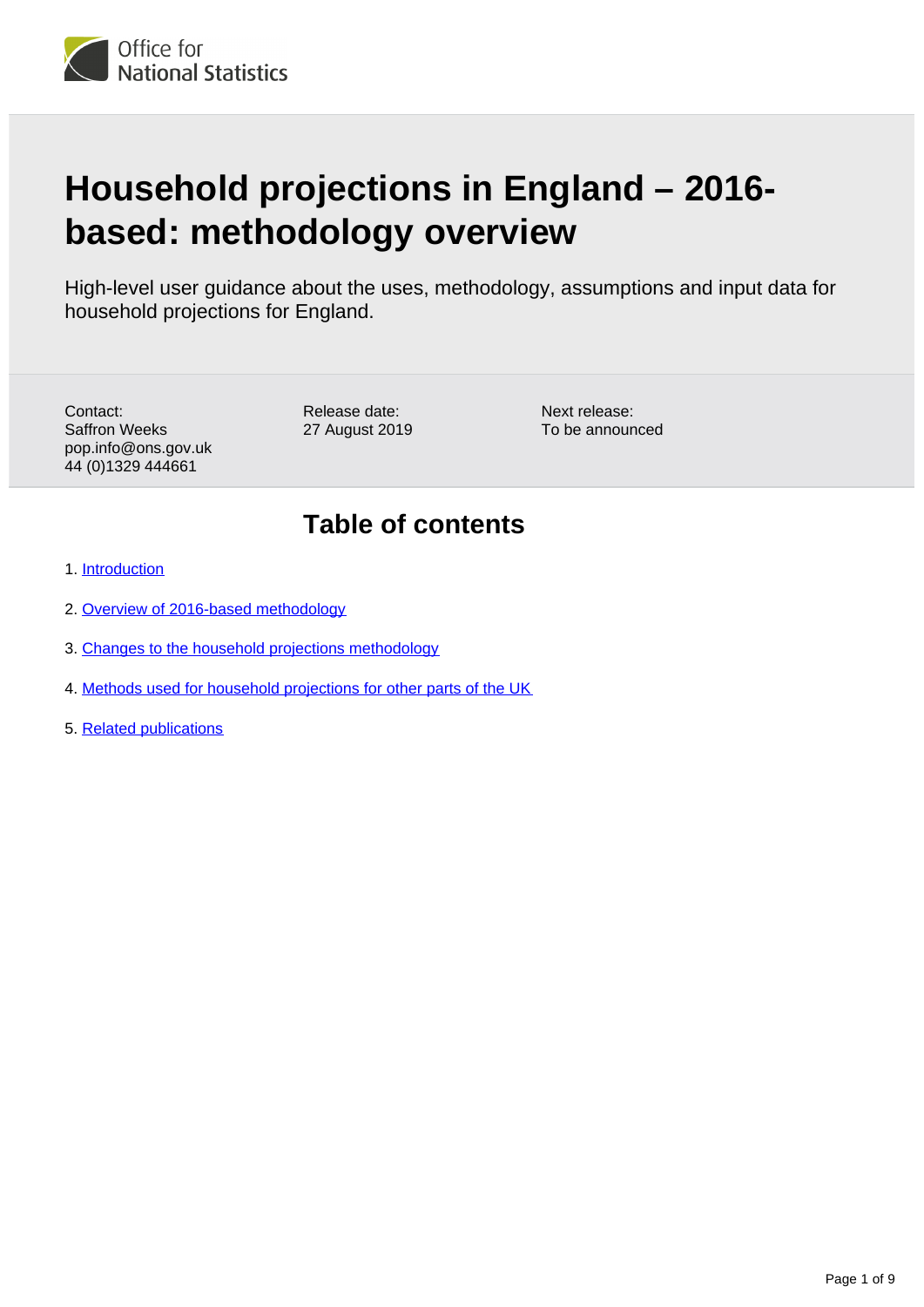## <span id="page-1-0"></span>**1 . Introduction**

This article provides a high-level overview of the methodology used to produce the 2016-based household [projections for England](https://www.ons.gov.uk/peoplepopulationandcommunity/populationandmigration/populationprojections/bulletins/2016basedhouseholdprojectionsinengland/2016basedhouseholdprojectionsinengland). A [detailed methodology document](https://www.ons.gov.uk/peoplepopulationandcommunity/populationandmigration/populationprojections/methodologies/methodologyusedtoproducehouseholdprojectionsforengland2016based) was published on 20 September 2018, which can be referred to for full details of the process and data used.

Household projections show the potential number of households<sup>1</sup> there would be in England in the future if a set of assumptions about the size and structure of the population, and that population's patterns of household formation, were realised in practice. These assumptions are based on past demographic trends in the population and rates of household formation.

Household projections are not forecasts and do not take into account policy or development aims that have not yet had an impact on observed trends. It should also be noted that future demographic behaviour is inherently uncertain, meaning that any set of projections will almost inevitably be proved wrong, to some extent, when treated as a forecast or prediction of future numbers of households  $2$ . Household projections should be thought of as a trend-based starting point for analysis, providing data produced on a consistent basis for England and its regions and local authorities.

As with [previous household projections,](https://www.gov.uk/government/collections/household-projections) the methodology is split into two stages. [Stage 1,](https://www.ons.gov.uk/peoplepopulationandcommunity/populationandmigration/populationprojections/bulletins/2016basedhouseholdprojectionsinengland/2016basedhouseholdprojectionsinengland) published on 20 September 2018, provides a summary of the projected number of households based on trends in population change and household formation. [Stage 2,](https://www.ons.gov.uk/peoplepopulationandcommunity/populationandmigration/populationprojections/bulletins/2016basedhouseholdprojectionsinengland/2016based) published on 3 December 2018, gives a more detailed breakdown of household type. This article summarises both stages of the methodology.

In the future, we intend to publish both stages of the household projections on the same day. This was not possible for the 2016-based household projections, owing to the methodological changes applied following the [transfer of the household projections from the Ministry of Housing, Communities and Local Government \(MHCLG\)](https://www.ons.gov.uk/news/news/transferofhouseholdprojectionstoons)  [to the Office for National Statistics \(ONS\).](https://www.ons.gov.uk/news/news/transferofhouseholdprojectionstoons) Previous sets of household projections can be found on the MHCLG [website](https://www.gov.uk/government/collections/household-projections).

### **Transfer to the ONS**

The Office for National Statistics (ONS) took responsibility for the household projections in January 2017. The aim of the transfer was to improve the consistency between the household projections and the subnational population projections (SNPPs) and allow us to make some efficiencies in their production. At the same time, we launched a [consultation on proposed changes to the household projections methodology](https://consultations.ons.gov.uk/communication-division/changes-to-household-projections-for-england/). We published a [response to the consultation](https://consultations.ons.gov.uk/communication-division/changes-to-household-projections-for-england/) in June 2017, setting up a programme of research to look at how the methodology could be improved in light of the feedback we received. This was followed by an article in June 2018, providing an [update on our research and the proposed methodology for the 2016-based household projections for England](https://www.ons.gov.uk/peoplepopulationandcommunity/populationandmigration/populationprojections/methodologies/2016basedhouseholdprojectionsforenglandchangestomethodology) .

### **Variant subnational household projections**

[Variant subnational household projections](https://www.ons.gov.uk/peoplepopulationandcommunity/populationandmigration/populationprojections/articles/varianthouseholdprojectionsforengland/2016based) were published on 16 May 2019. This was in response to the Office for Statistics Regulation's (OSR's) recommendation, in their [Compliance Check of Household Projections for England](https://www.statisticsauthority.gov.uk/correspondence/compliance-check-of-household-projections-for-england/) , that the Office for National Statistics (ONS) prioritise the publication of additional variant projections in a way that is most helpful to users. There are four variants; three variants show alternative assumptions of migration and one is a continuous projection of the household representative rates (HRRs) through to 2041, which were held constant from 2022 onwards in the principal projection.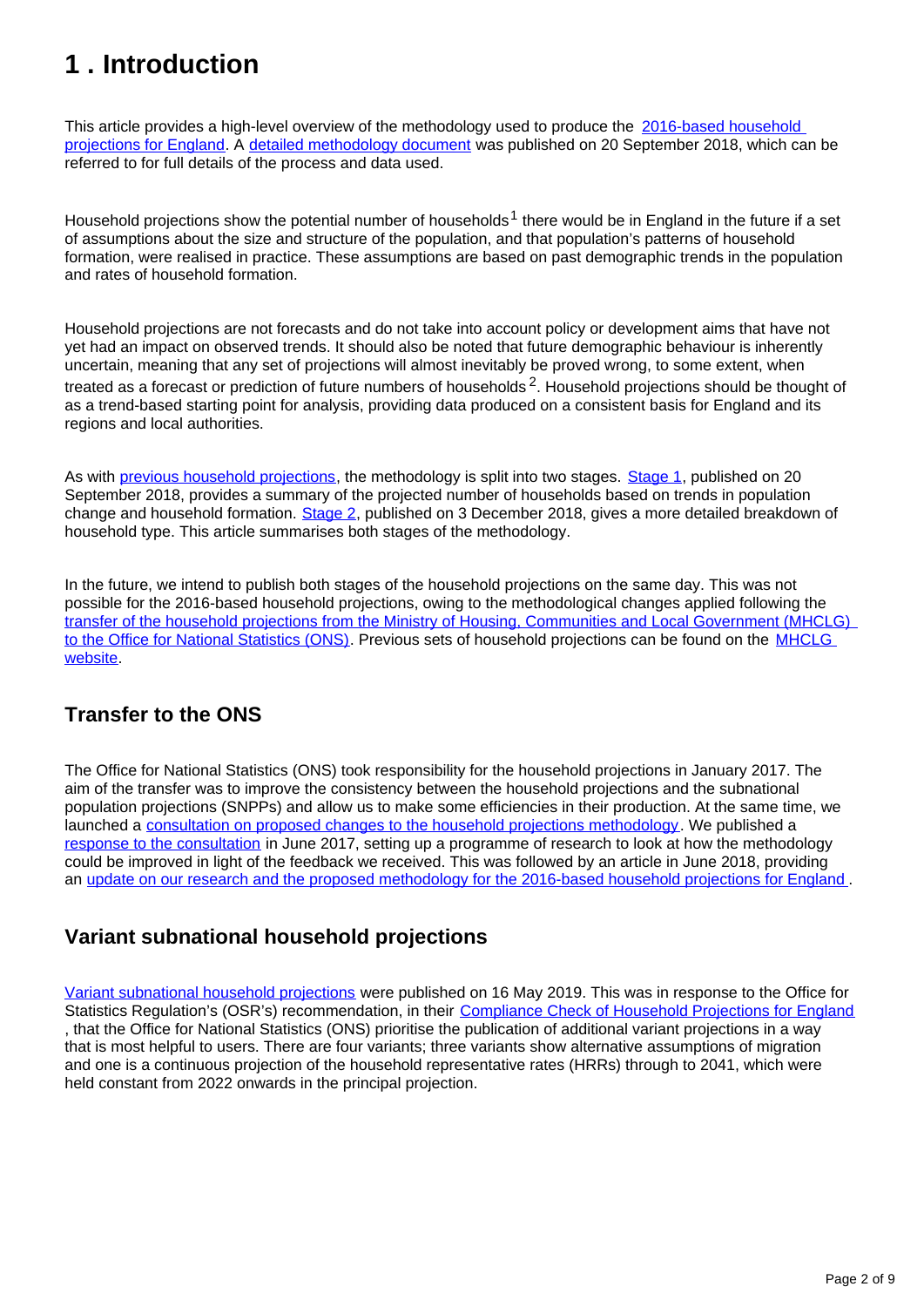#### **Future releases**

Household projections are normally published every two years, following the publication of the subnational population projections (SNPPs). In the future, we aim to publish the household projections at a similar time to the SNPPs, to provide a more consistent and timely release. The [2018-based SNPPs](https://www.ons.gov.uk/releases/subnationalpopulationprojectionsforengland2018based) are provisionally expected to be released March to April 2020.

#### **Notes about the introduction**

- 1. The household projections are based on the 2011 Census [definition of a household:](https://www.ons.gov.uk/census/2011census/2011censusdata/2011censususerguide/glossary) "one person living alone, or a group of people (not necessarily related) living at the same address who share cooking facilities and share a living room or sitting room or dining area." This includes sheltered accommodation units in an establishment where 50% or more have their own kitchens (irrespective of whether there are other communal facilities) and all people living in caravans on any type of site that is their usual residence. This will include anyone who has no other usual residence elsewhere in the UK. A household must contain at least one person whose place of usual residence is at the address. A group of short-term residents living together is not classified as a household, and neither is a group of people at an address where only visitors are staying.
- 2. This inherent uncertainty also applies to population projections that feed into the household projections, as discussed in **[Fifty years of United Kingdom national population projections: how accurate have they been?](https://pdfs.semanticscholar.org/96b3/f3d7b1a39c888771b69d999e9e7bdc34ec9a.pdf)** A more recent discussion of the accuracy of national population projections is available in the National [Population Projections Accuracy Report.](https://www.ons.gov.uk/peoplepopulationandcommunity/populationandmigration/populationprojections/methodologies/nationalpopulationprojectionsaccuracyreport) For a discussion of the accuracy of subnational population projections, please refer to the [Subnational Population Projections Accuracy Report](https://www.ons.gov.uk/peoplepopulationandcommunity/populationandmigration/populationprojections/methodologies/subnationalpopulationprojectionsaccuracyreport).

### <span id="page-2-0"></span>**2 . Overview of 2016-based methodology**

The 2016-based household projections are compiled using a two-stage process. Stage 1 produces projected total numbers of households by quinary age group and sex of the household reference person (HRP)  $1$  over the projection period (2016 to 2041) for England and its regions and local authorities. The total number of households in each geographical area forms the basis of the control totals for Stage 2 of the projection methodology, which gives the detailed household-type breakdown. Figure 1 illustrates the 2016-based household projections process.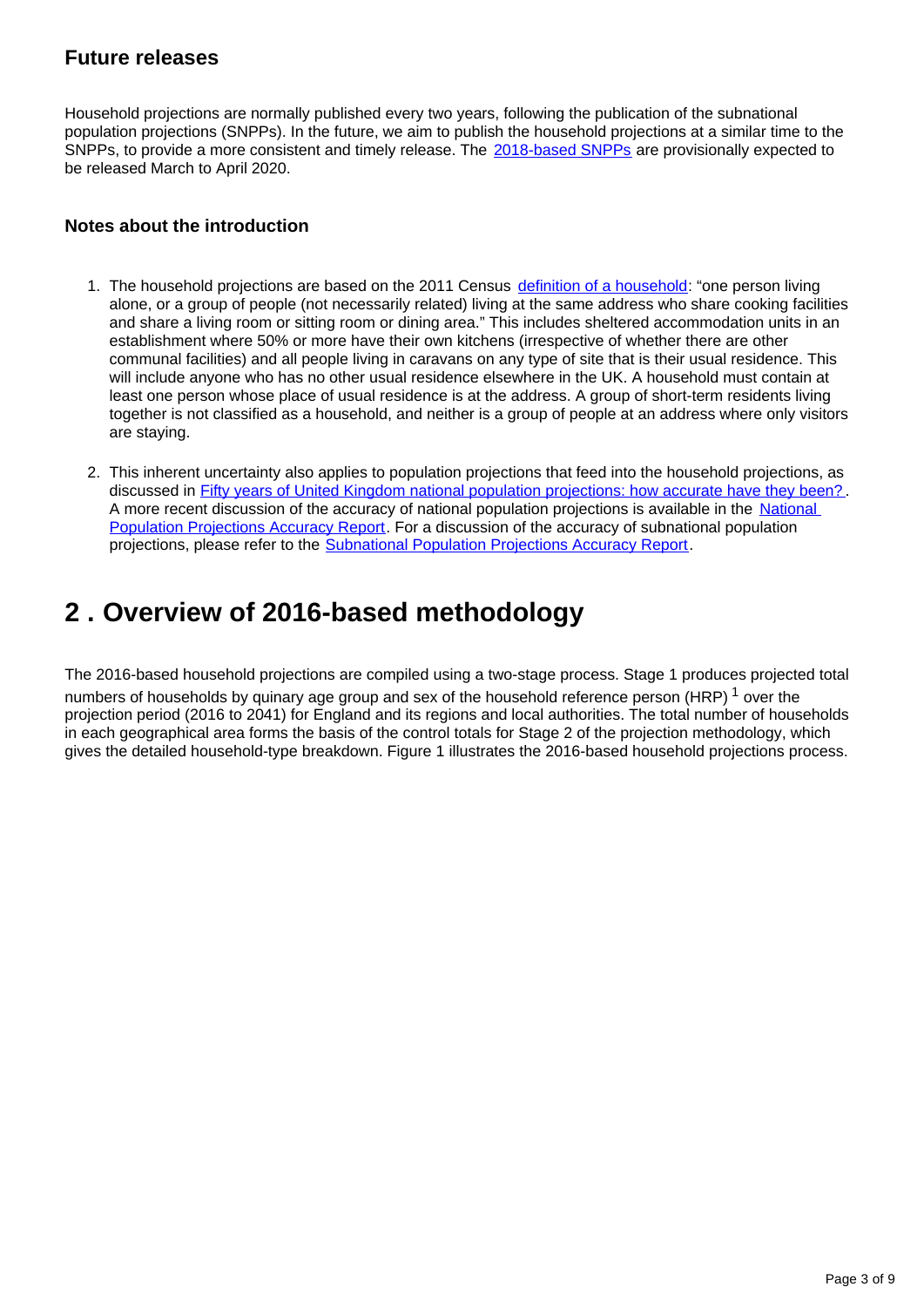**Figure 1: 2016-based household projection methodology**



**Source: Office for National Statistics**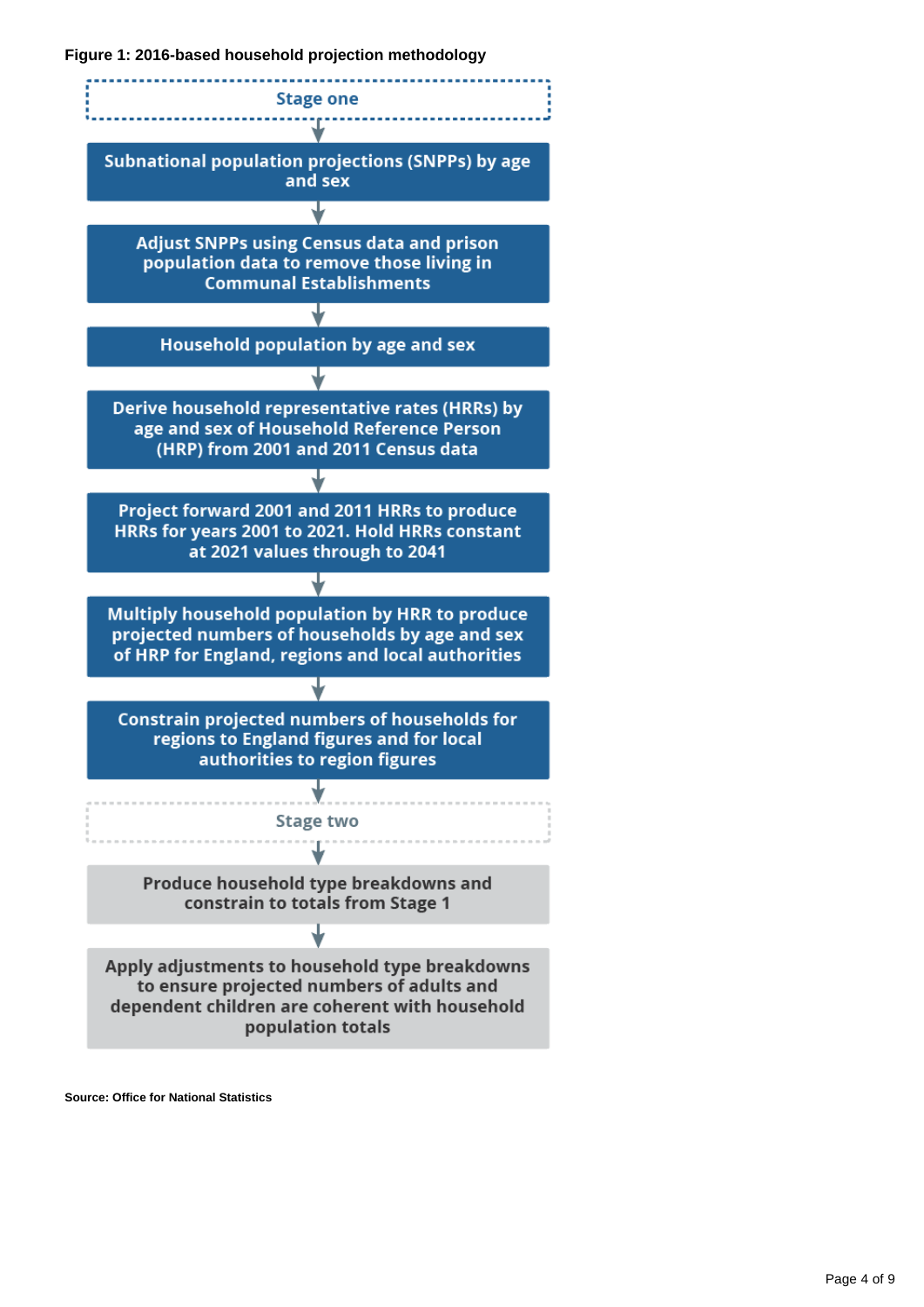### **Stage 1**

Stage 1 begins by taking the latest sets of mid-year population estimates (MYEs) and subnational population projections (SNPPs), by quinary age group and sex, and applying an adjustment to remove those living in communal establishments (CEs) using census data. These are also supplemented by administrative data about the prison population using published data from the **[Offender management statistics quarterly](https://www.gov.uk/government/collections/offender-management-statistics-quarterly)**. This part of the method produces a projected household population by quinary age group and sex for the years 2001 to 2041.

The household representative rates (HRRs) are multiplied by the projected household population, to produce projected numbers of households. The HRR is the proportion of people in a particular demographic group (based on geography, age group and sex) who were the household reference person (HRP). The value of the HRR will be between zero and one. HRRs for 2001 and 2011 are calculated using census data. These HRRs are then projected forward to produce HRRs for the other years of the projection period. The HRRs are then applied to the projected household population to produce a projected number of households for 2001 to 2021.

From 2022 to 2041, HRRs are held constant at 2021 rates. This limits the use of the 10-year projected trend to a maximum of 10 years into the future, to mitigate the risks of projecting forward a potentially more uncertain trend for the entire projection period. Household projections are produced separately for England and its regions and local authorities. Projected numbers of households for the regions are then constrained to the England total, with figures for local authorities constrained to the relevant regional totals.

### **Stage 2**

Stage 2 begins by calculating household headship rates. Headship rates show the proportion of people in a particular demographic group (based on geography, age group, sex and household type) who were the household reference person (HRP). The only difference between household representative rates (HRRs) and headship rates is that HRRs are calculated by age, sex and geography, and headship rates are calculated by age, sex, household type and geography.

Headship rates are calculated for 2001 and 2011 using census data. These headship rates are then projected forward to produce headship rates for the other years of the projection period. They are then applied to the projected household population to produce an initial projected number of households for 2001 to 2021, with headship rates held constant for 2022 to 2041. The initial projected number of households produced using the headship rates are then constrained to the overall totals by age and sex from Stage 1.

Finally, checks are carried out to ensure that the minimum number of adults and children implied by the projected household-type breakdown does not exceed the number of adults and children in the projected household population for each geography and year. Where this is not the case, adjustments are made to the number of households allocated to each household type within that geographical area and year. This ensures the implied numbers of adults and children are coherent with the projected household population. This process does not affect the overall number of households projected for a given geography and age group, only the household-type breakdown within that total.

#### **Notes about the overview of 2016-based methodology**

1. In the 2016-based household projections, the household reference person (HRP) is the eldest economically active person in the household.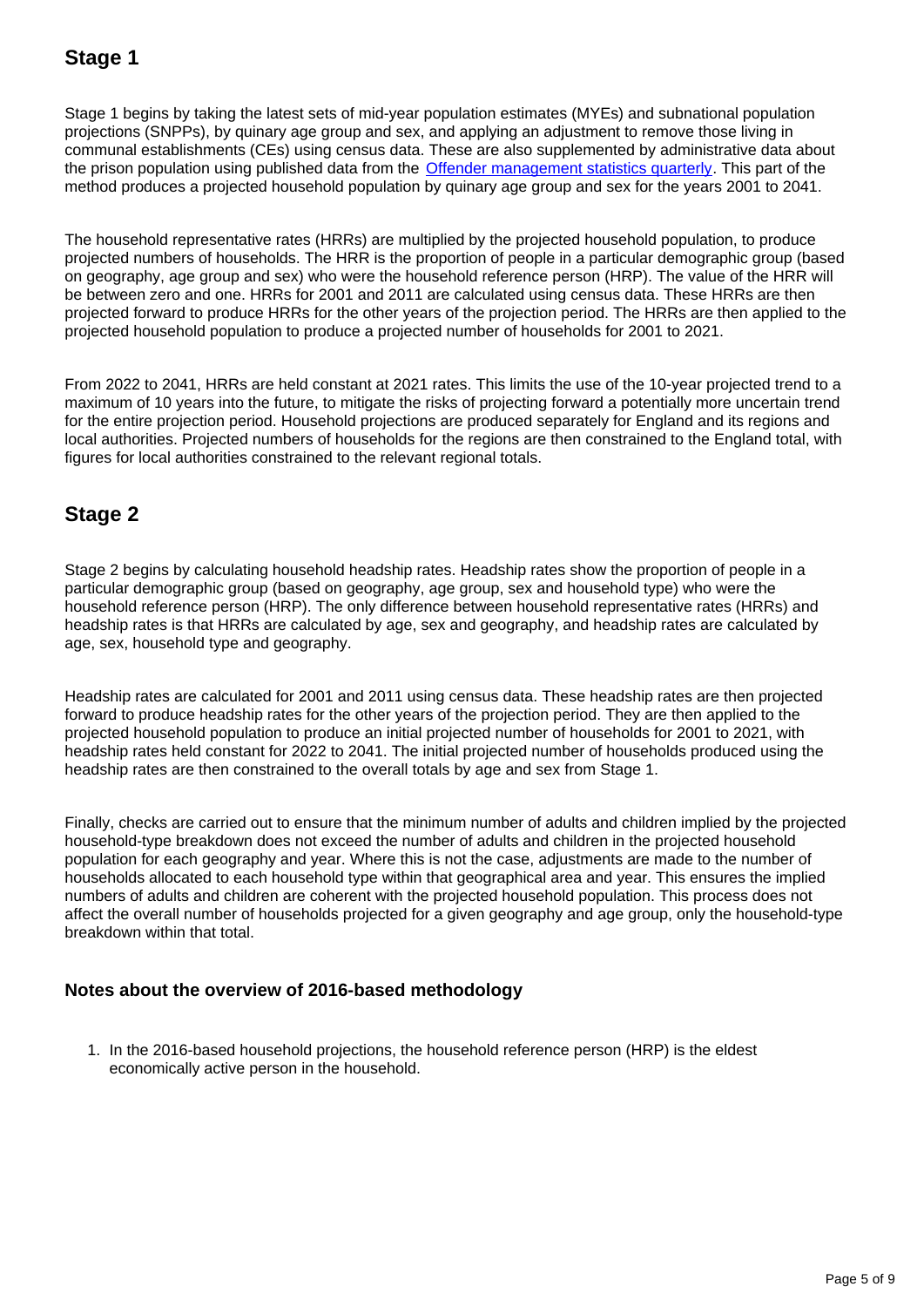## <span id="page-5-0"></span>**3 . Changes to the household projections methodology**

The methodology for the 2016-based household projections takes the 2014-based method  $1$  as its starting point. Table 1 provides a summary of the changes that have been made to the household projections methodology for the 2016-based household projections, compared with the 2014-based household projections.

Table 1: Methodological changes – 2014-based compared to 2016-based household projections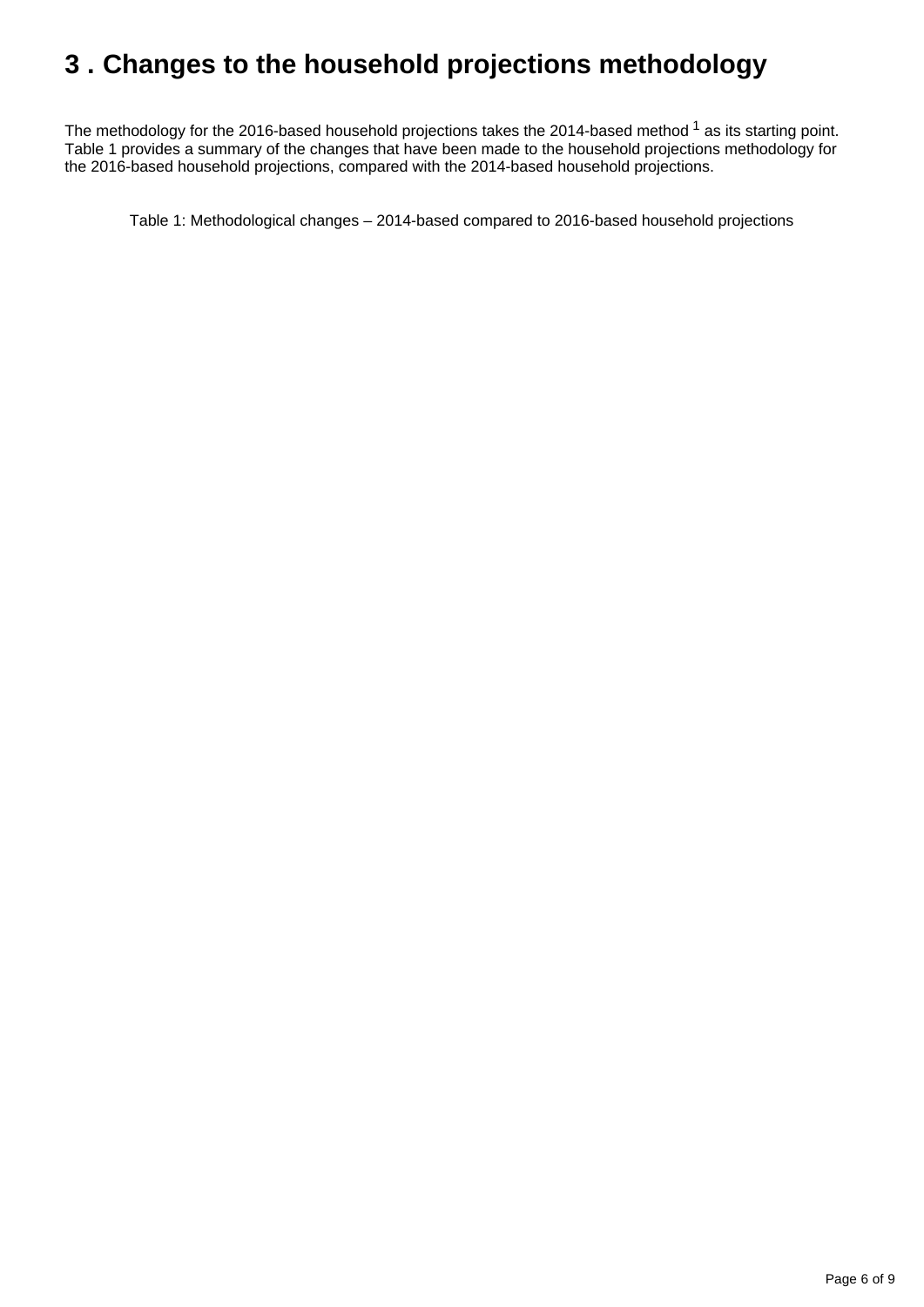| <b>Element of</b><br>method                                   | 2014-based household<br>projections                                                                                                                                                                                                                                                                                                                                                         | 2016-based<br>household projections                                                                                            | Rationale for methodological changes                                                                                                                                                                                                                                                                                                                                                                                                                                                                                                                        |
|---------------------------------------------------------------|---------------------------------------------------------------------------------------------------------------------------------------------------------------------------------------------------------------------------------------------------------------------------------------------------------------------------------------------------------------------------------------------|--------------------------------------------------------------------------------------------------------------------------------|-------------------------------------------------------------------------------------------------------------------------------------------------------------------------------------------------------------------------------------------------------------------------------------------------------------------------------------------------------------------------------------------------------------------------------------------------------------------------------------------------------------------------------------------------------------|
| Calculating<br>base<br>household<br>rates (HRRs) <sup>1</sup> | Used data from the 1971,<br>1981, 1991, 2001 and<br>2011 Censuses,<br>representative supplemented by Labour<br>Force Survey (LFS) data.                                                                                                                                                                                                                                                     | Uses data from the<br>2001 and 2011<br>Censuses only. HRRs<br>broken down by age<br>and sex are smoothed<br>across age groups. | Census years prior to 2001 define the<br>household reference person (HRP) <sup>2</sup> used in<br>the calculation of HRRs based on the oldest<br>male, whereas the 2001 and the 2011<br>definition is based primarily on economic<br>activity, which makes these historical data<br>less comparable. Using only 2001 and 2011<br>Census data requires fewer complex<br>adjustments to the methodology to account<br>for the different definitions.                                                                                                          |
| Projecting<br><b>HRRs</b>                                     | HRRs were projected<br>forward using a<br>combination of two fitted<br>trends, combined using<br>assumptions based on<br>LFS data.                                                                                                                                                                                                                                                          | HRRs are projected<br>forward using a two-<br>point exponential model.                                                         | A combination of two trends were needed in<br>the 2014-based projection to smooth out<br>irregularities with historical census points<br>(prior to 2001). As the 2016-based<br>projection used the 2001 and 2011<br>Censuses, a two-point exponential trend<br>was considered appropriate. The<br>exponential model was already used in<br>Stage 2 of the 2014-based methodology<br>and in the production of household<br>projections for Wales, Scotland and<br>Northern Ireland.                                                                          |
| Number of<br>years HRRs<br>are projected<br>for               | Projected for the entirety<br>of the projection period.                                                                                                                                                                                                                                                                                                                                     | Projected 2001 to 2021,<br>then held constant for<br>the remainder of the<br>projection period.                                | Given we are using a shorter trend for<br>projecting HRRs due to the changing HRP<br>definition, limiting the use of this projected<br>trend to a maximum of 10 years forward<br>mitigates the risks of projecting forward a<br>potentially more uncertain trend for the<br>entire projection period. Therefore, the 2016-<br>based household projections method<br>assumes that these trends continue for a<br>maximum of another 10 years (that is, from<br>2011 to 2021).                                                                                |
| Marital status<br>projections                                 | Included in model and<br>breakdowns of numbers<br>of households.                                                                                                                                                                                                                                                                                                                            | Excluded from model<br>and breakdowns of<br>numbers of households.                                                             | Marital status projections were excluded<br>from the 2016-based household projections<br>because the most recent marital status<br>projections are 2008-based. These are<br>unlikely to reflect more recent trends in<br>marital and relationship status. There are<br>currently no plans to recommence<br>production of official marital status<br>projections.                                                                                                                                                                                            |
| Age groups<br>used in<br>projection                           | Stage 1 used quinary age Both Stage 1 and Stage<br>bands from ages 15 to 19 2 uses a 16 to 19 years<br>years through to 85 years age band instead of 15<br>and over.<br>Stage 2 used the<br>following age bands: 15<br>to 24 years, 25 to 34<br>years, 35 to 44 years, 45<br>to 54 years, 55 to 59<br>years, 60 to 64 years, 65<br>to 74 years, 75 to 84<br>years and 85 years and<br>over. | to 19 years, after which<br>quinary age bands are<br>used for 20 to 24 years<br>through to 90 years and<br>over.               | The age groups were changed in response<br>to consultation feedback that the age groups<br>used in 2014-based method were not<br>appropriate for young adults, students and<br>the elderly population. Those consulted felt<br>there was greater variation in how<br>households were formed for these age<br>groups. The change to the older age groups<br>also provides consistency with the age<br>breakdowns used in the mid-year estimates<br>and SNPPs, which include breakdowns for<br>those aged 85 to 89 years and those aged<br>90 years and over. |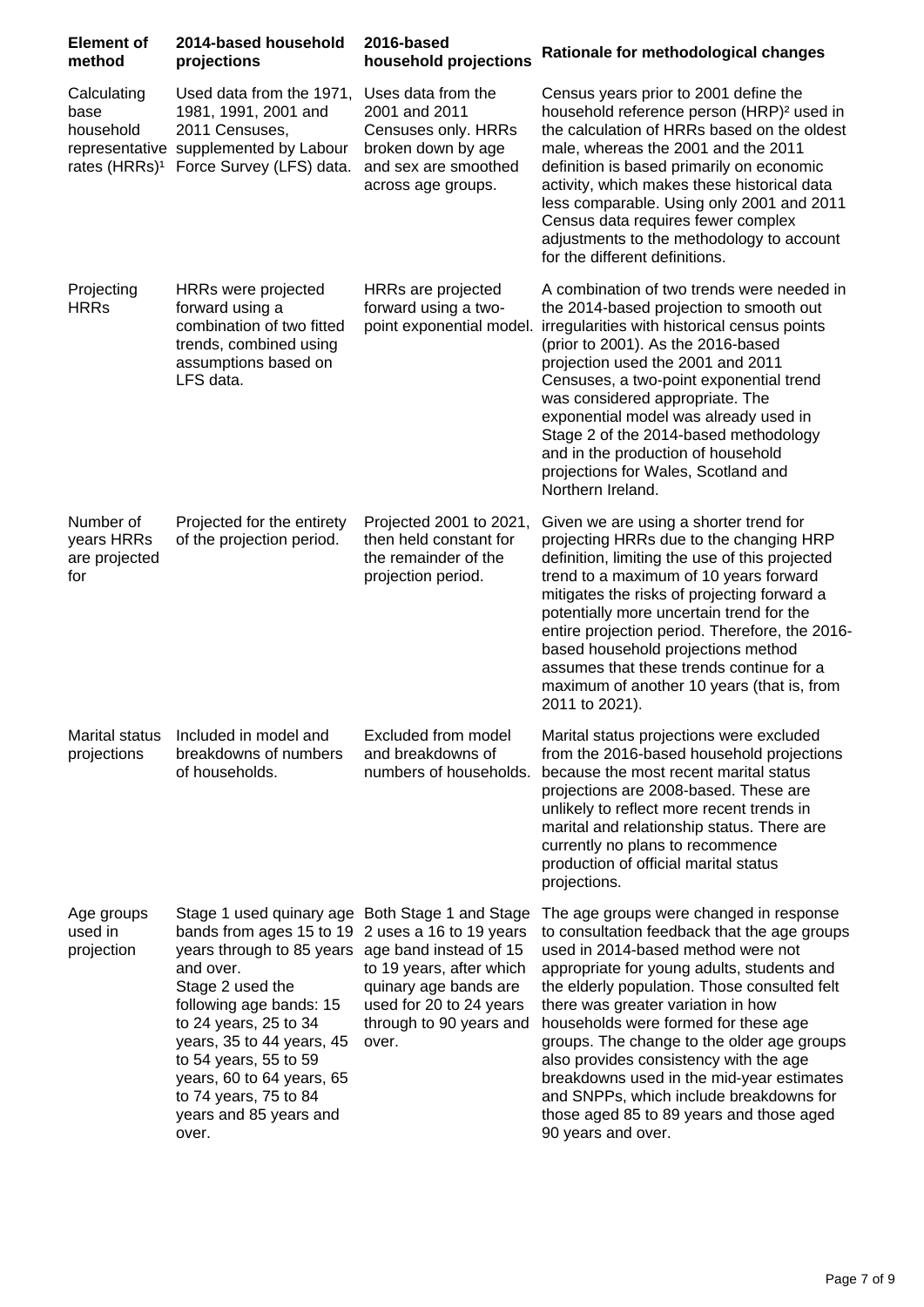| Data sources<br>used | LFS data used to<br>determine the weights to<br>combine the HRRs using<br>two fitted trends.                                                                                                                                                                                                                                                          | The Annual Population<br>Survey (APS) is used in<br>the checks to ensure<br>that the minimum<br>number of adults and<br>children implied by the<br>projected household<br>type breakdown for<br>each geography and<br>year does not exceed<br>the number of adults<br>and children in the<br>projected household<br>population. | The APS was used instead of the LFS in the<br>2016-based household projections to<br>provide data used in the minimum adults<br>and children checks. This is because it has<br>a larger sample size and therefore is<br>considered more reliable when broken down<br>to smaller population subgroups.<br>The LFS was not needed to combine the<br>two trends of HRRs in the 2016-based<br>method as they were projected using a two-<br>point exponential model. |
|----------------------|-------------------------------------------------------------------------------------------------------------------------------------------------------------------------------------------------------------------------------------------------------------------------------------------------------------------------------------------------------|---------------------------------------------------------------------------------------------------------------------------------------------------------------------------------------------------------------------------------------------------------------------------------------------------------------------------------|------------------------------------------------------------------------------------------------------------------------------------------------------------------------------------------------------------------------------------------------------------------------------------------------------------------------------------------------------------------------------------------------------------------------------------------------------------------|
|                      | One-off adjustments<br>have been made to the<br>prison population for<br>certain groups using data<br>from the mid-year<br>population estimates<br>components of change,<br>to better reflect the<br>growth of the prison<br>population. For example,<br>for young males in the<br>years 2002 to 2008 for<br>the 2008-based<br>household projections. | Used administrative<br>data about the prison<br>population from the<br>Ministry of Justice<br>(MoJ) to update the<br>number of prisoners in<br>the population for the<br>years 2012 to 2016.                                                                                                                                    | As a high proportion of change in the prison<br>population is due to legislative change<br>concerning custody, sentence lengths, and<br>prison openings and closures, rather than<br>demographic patterns, it was considered<br>impractical to build this into the model for<br>projecting the prison population. Therefore,<br>it was considered better to use<br>administrative data from the MoJ to adjust<br>the prison population.                          |

Source: Office for National Statistics

#### **Notes**

- 1. The HRR is the proportion of people in a particular demographic group who were the household reference person (HRP). [Back to table](#page-0-0)
- 2. The HRP is a person chosen for statistical reasons by virtue of economic activity, age and/or sex as the representative of a household. The 2016-based household projections use the 2011 Census definition of HRP; that is, the eldest economically active person in the household, then the eldest inactive person if there was no economically active person. [Back to table](#page-0-0)

Work to further improve the household projections methodology is ongoing, based on user need.

#### **Notes about changes to the household projection methodology**

1. The methodology for the 2014-based household projections was based on the 2012-based, 2011-based interim and 2008-based household projections.